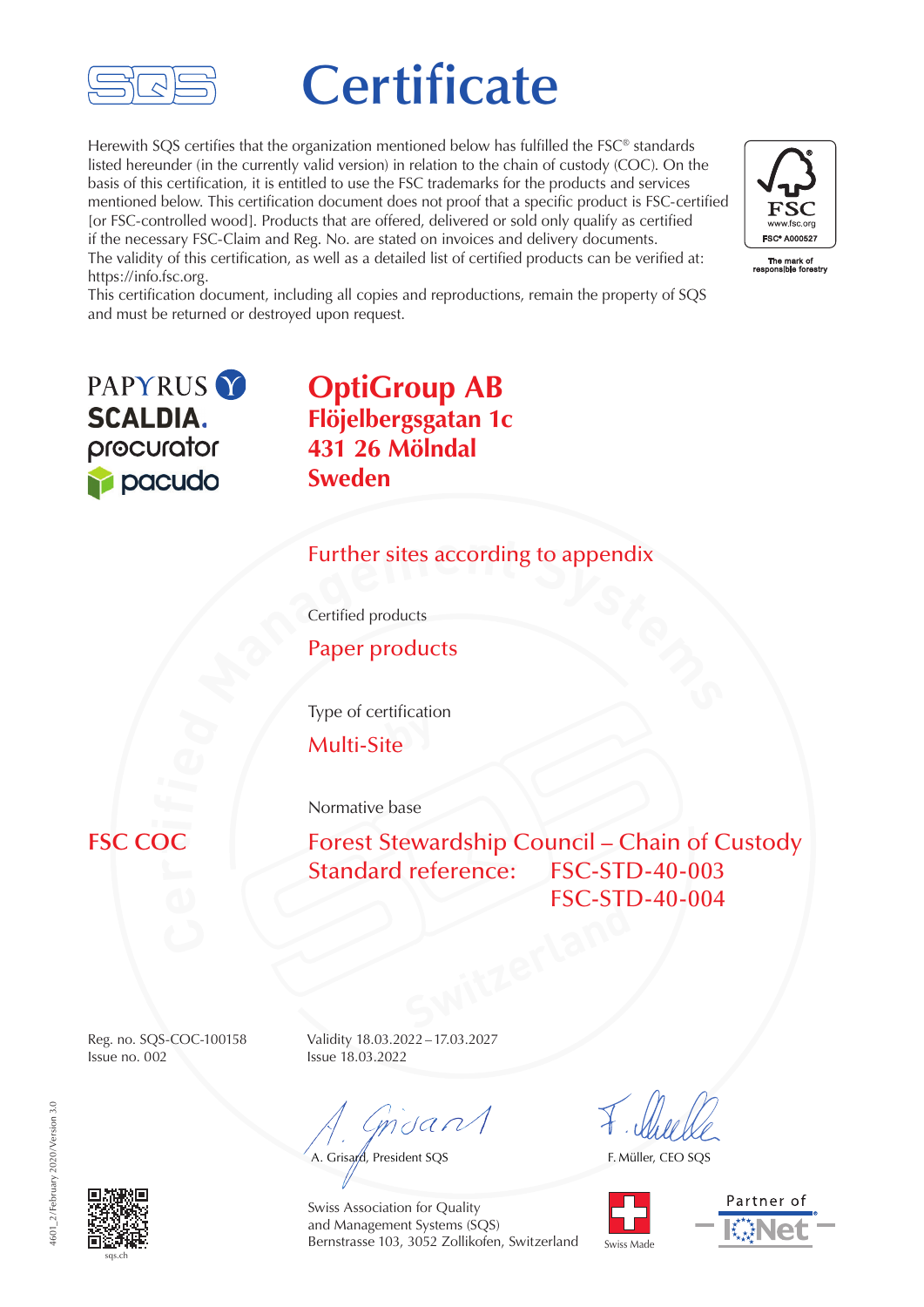



Appendix of main certificate Reg. no. SQS-COC-100158

## PAPYRUS<sup>Y</sup> **SCALDIA.** procurator pacudo

#### **OptiGroup AB Flöjelbergsgatan 1c 431 26 Mölndal Sweden**

| Central Function                                                                                | Certified products | Norm / Revision                                  | Reg. no.                 | Validity                 |
|-------------------------------------------------------------------------------------------------|--------------------|--------------------------------------------------|--------------------------|--------------------------|
| <b>OptiGroup AB</b><br>Flöjelbergsgatan 1c<br>431 26 Mölndal<br>Sweden                          | Paper products     | FSC COC FSC-STD-40-003<br>FSC COC FSC-STD-40-004 | SQS-COC-<br>100158-A     | 18.03.2022<br>17.03.2027 |
|                                                                                                 |                    |                                                  |                          |                          |
| Locations                                                                                       | Certified products | Norm / Revision                                  | Reg. no.                 | Validity                 |
| Papyrus Schweiz AG<br>Zürcherstrasse 68<br>8800 Thalwil<br>Switzerland                          | Paper products     | FSC COC FSC-STD-40-003<br>FSC COC FSC-STD-40-004 | SOS-COC-<br>100158-B     | 18.03.2022<br>17.03.2027 |
| Papyrus Sp z o.o.<br>Woloska 9<br>02-583 Warszawa<br>Poland                                     | Paper products     | FSC COC FSC-STD-40-003<br>FSC COC FSC-STD-40-004 | SQS-COC-<br>100158-E     | 18.03.2022<br>17.03.2027 |
| <b>Papyrus AS</b><br>Sõpruse pst 145<br>13417 Tallinn<br>Estonia                                | Paper products     | FSC COC FSC-STD-40-003<br>FSC COC FSC-STD-40-004 | SQS-COC-<br>100158-F     | 18.03.2022<br>17.03.2027 |
| <b>Papyrus SIA</b><br>Ulbrokas iela 19A<br>Riga, 1021<br>Latvia                                 | Paper products     | FSC COC FSC-STD-40-003<br>FSC COC FSC-STD-40-004 | SQS-COC-<br>100158-N     | 18.03.2022<br>17.03.2027 |
| Papyrus Hungária Zrt<br>Könyves Kálmán körút 11/c<br>1097 Budapest<br>Hungary                   | Paper products     | FSC COC FSC-STD-40-003<br>FSC COC FSC-STD-40-004 | SQS-COC-<br>100158-G     | 18.03.2022<br>17.03.2027 |
| <b>Papyrus Romania SRL</b><br>Bdul. Timisoara Nr. 90<br>032266 Bucuresti<br>Romania             | Paper products     | FSC COC FSC-STD-40-003<br>FSC COC FSC-STD-40-004 | SQS-COC-<br>100158-H     | 18.03.2022<br>17.03.2027 |
| Papyrus Bohemia s.r.o.<br>K Hrušovu 292/4<br>102 23 Praha 10<br>Czech Republic                  | Paper products     | FSC COC FSC-STD-40-003<br>FSC COC FSC-STD-40-004 | SQS-COC-<br>$100158 - J$ | 18.03.2022<br>17.03.2027 |
| <b>Papyrus Groep Nederland BV.</b><br>Bijsterhuizen 22-02<br>4604 LD Wijchen<br>The Netherlands | Paper products     | FSC COC FSC-STD-40-003<br>FSC COC FSC-STD-40-004 | SQS-COC-<br>100158-L     | 18.03.2022<br>17.03.2027 |

msan

A. Grisand, President SQS

F. Müller, CEO SQS



Partner of

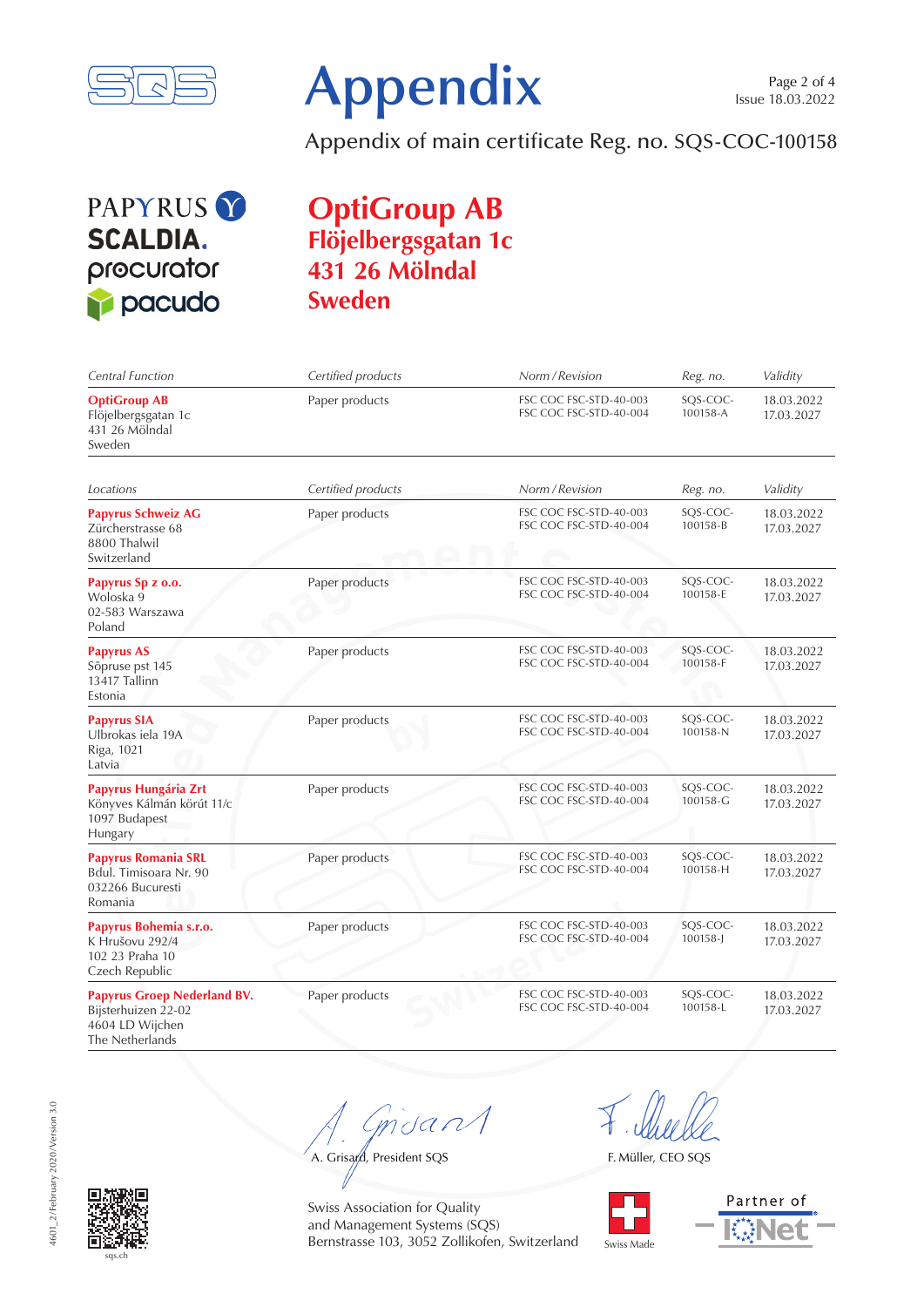



Appendix of main certificate Reg. no. SQS-COC-100158

### PAPYRUS<sup>Y</sup> **SCALDIA.** procurator pacudo

#### **OptiGroup AB Flöjelbergsgatan 1c 431 26 Mölndal Sweden**

| Locations                                                                                         | Certified products | Norm / Revision                                  | Reg. no.             | Validity                 |
|---------------------------------------------------------------------------------------------------|--------------------|--------------------------------------------------|----------------------|--------------------------|
| <b>Papyrus Belgium NV/SA</b><br>Noordkustlaan 16C/4<br>1702 Dilbeek (Groot-Bijgaarden)<br>Belgium | Paper products     | FSC COC FSC-STD-40-003<br>FSC COC FSC-STD-40-004 | SQS-COC-<br>100158-M | 18.03.2022<br>17.03.2027 |
| Papyrus A/S<br>Mileparken 22, 2.<br>2740 Skovlunde<br>Denmark                                     | Paper products     | FSC COC FSC-STD-40-003<br>FSC COC FSC-STD-40-004 | SQS-COC-<br>100158-P | 18.03.2022<br>17.03.2027 |
| Pacudo AB<br>Flöjelbergsgatan 1c<br>431 26 Mölndal<br>Sweden                                      | Paper products     | FSC COC FSC-STD-40-003<br>FSC COC FSC-STD-40-004 | SQS-COC-<br>100158-V | 18.03.2022<br>17.03.2027 |
| <b>Papyrus Sverige AB</b><br>Flöjelbergsgatan 1c<br>431 26 Mölndal<br>Sweden                      | Paper products     | FSC COC FSC-STD-40-003<br>FSC COC FSC-STD-40-004 | SQS-COC-<br>100158-R | 18.03.2022<br>17.03.2027 |
| <b>Procurator Sverige AB</b><br>Flöjelbergsgatan 1c<br>431 26 Mölndal<br>Sweden                   | Paper products     | FSC COC FSC-STD-40-003<br>FSC COC FSC-STD-40-004 | SQS-COC-<br>100158-K | 18.03.2022<br>17.03.2027 |
| <b>Papyrus Norge SA</b><br>Gneisveien 30<br>2020 Skedsmokorset<br>Norway                          | Paper products     | FSC COC FSC-STD-40-003<br>FSC COC FSC-STD-40-004 | SQS-COC-<br>100158-S | 18.03.2022<br>17.03.2027 |
| <b>UAB Papyrus Lietuva</b><br>Jonavos g. 7<br>44192 Kaunas<br>Lithuania                           | Paper products     | FSC COC FSC-STD-40-003<br>FSC COC FSC-STD-40-004 | SQS-COC-<br>100158-C | 18.03.2022<br>17.03.2027 |
| <b>Papyrus Finland Oy</b><br>Koivuvaarankuja 2<br>01640 Vantaa<br>Finland                         | Paper products     | FSC COC FSC-STD-40-003<br>FSC COC FSC-STD-40-004 | SQS-COC-<br>100158-U | 18.03.2022<br>17.03.2027 |
| <b>SCALDIA AB</b><br>Flöjelbergsgatan 1c<br>43126 Mölndal<br>Sweden                               | Paper products     | FSC COC FSC-STD-40-003<br>FSC COC FSC-STD-40-004 | SQS-COC-<br>100158-Z | 18.03.2022<br>17.03.2027 |
| <b>SCALDIA A/S</b><br>Mileparken 22, 2.<br>2740 Skovlunde<br>Denmark                              | Paper products     | FSC COC FSC-STD-40-003<br>FSC COC FSC-STD-40-004 | SQS-COC-<br>100158-l | 18.03.2022<br>17.03.2027 |

 $m$ da

A. Grisand, President SQS

F. Müller, CEO SQS